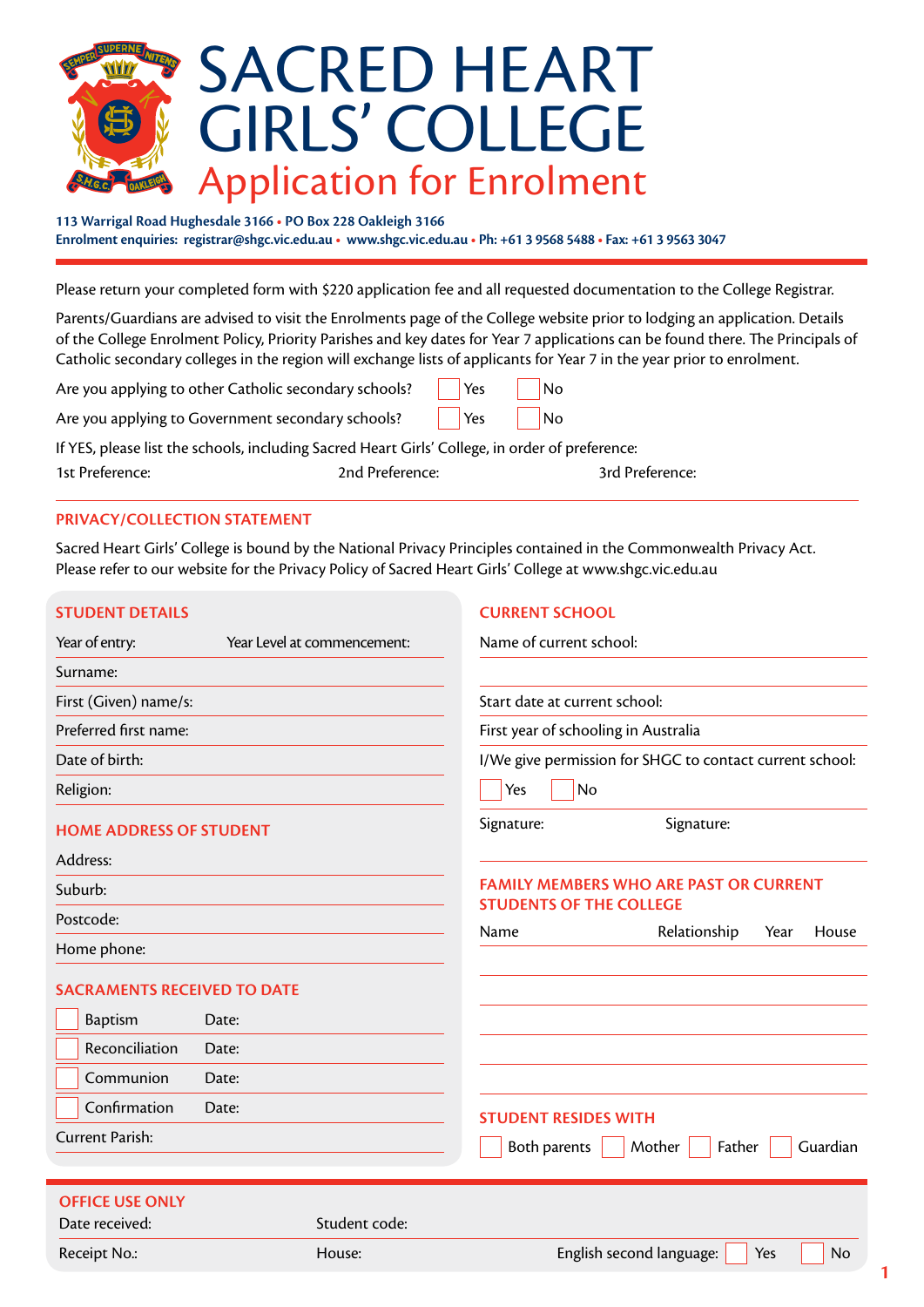# Sacred Heart Girls' College Application for Enrolment

| <b>FATHER OR GUARDIAN DETAILS</b>                                                                                      | <b>MOTHER OR GUARDIAN DETAILS</b>                                                                                                                                    |
|------------------------------------------------------------------------------------------------------------------------|----------------------------------------------------------------------------------------------------------------------------------------------------------------------|
| Title:<br>Surname:                                                                                                     | Title:<br>Surname:                                                                                                                                                   |
| First (Given) name/s:                                                                                                  | First (Given) name/s:                                                                                                                                                |
| <b>Residential Address:</b>                                                                                            | <b>Residential Address:</b>                                                                                                                                          |
| Postcode:                                                                                                              | Postcode:                                                                                                                                                            |
| Home Phone:                                                                                                            | Home Phone:                                                                                                                                                          |
| Mobile:                                                                                                                | Mobile:                                                                                                                                                              |
| SMS Messaging: (for emergency and reminder purposes)<br>No<br>Yes                                                      | SMS Messaging: (for emergency and reminder purposes)<br>No<br>Yes                                                                                                    |
| Email address:                                                                                                         | Email address:                                                                                                                                                       |
| Preferred email contact address for correspondence from the College? (One email contact address only)<br>Email:        |                                                                                                                                                                      |
| Religion:                                                                                                              | Religion:                                                                                                                                                            |
| Country of Birth:                                                                                                      | Country of Birth:                                                                                                                                                    |
| Nationality:                                                                                                           | Nationality:                                                                                                                                                         |
| Language/s spoken at home:                                                                                             | Language/s spoken at home:                                                                                                                                           |
| Occupation/Industry:                                                                                                   | Occupation/Industry:                                                                                                                                                 |
| Employer:                                                                                                              | Employer:                                                                                                                                                            |
| <b>Work Phone:</b>                                                                                                     | <b>Work Phone:</b>                                                                                                                                                   |
| Relationship to student: (if guardian)                                                                                 | Relationship to student: (if guardian)                                                                                                                               |
| <b>NATIONALITY</b>                                                                                                     |                                                                                                                                                                      |
| In which country was the student born:<br>Australia                                                                    | Does the student speak a language other than English at home?                                                                                                        |
| Other - please specify:                                                                                                | $\blacksquare$ No – English Only $\blacksquare$ Yes – Please specify:                                                                                                |
| Please attach a copy of Birth Certificate.                                                                             |                                                                                                                                                                      |
| Nationality:<br>Ethnicity:                                                                                             | SIBLINGS ATTENDING A SCHOOL/PRESCHOOL                                                                                                                                |
| Australian Citizen not born in Australia<br>No<br>Yes                                                                  | List all children in your family attending school or<br>preschool (oldest to youngest) - include applicant                                                           |
| If Yes, include Australian Passport Number:                                                                            | School/Preschool<br>Year/Grade<br>Name                                                                                                                               |
| Please attach a copy of passport photo page or<br>proof of Australian Citizenship.                                     |                                                                                                                                                                      |
| Not currently an Australian Citizen please provide further<br>details as appropriate below:                            |                                                                                                                                                                      |
| Permanent Resident<br>Temporary Resident                                                                               | <b>IMMUNISATION</b>                                                                                                                                                  |
| Visa Subclass No.:                                                                                                     | All vaccines are recorded on the Australian Immunisation                                                                                                             |
| Please attach a copy of Visa documents and<br>Passport photo page.                                                     | Register (AIR). You are required to obtain an immunisation<br>history statement for your child (visit: https://my.gov.au)<br>and attach it to this application form. |
| Is the student of Aboriginal or Torres Strait Islander origin?<br>No<br>Yes, Aboriginal<br>Yes, Torres Strait Islander | Please attach an immunisation history statement<br>for your child                                                                                                    |
|                                                                                                                        |                                                                                                                                                                      |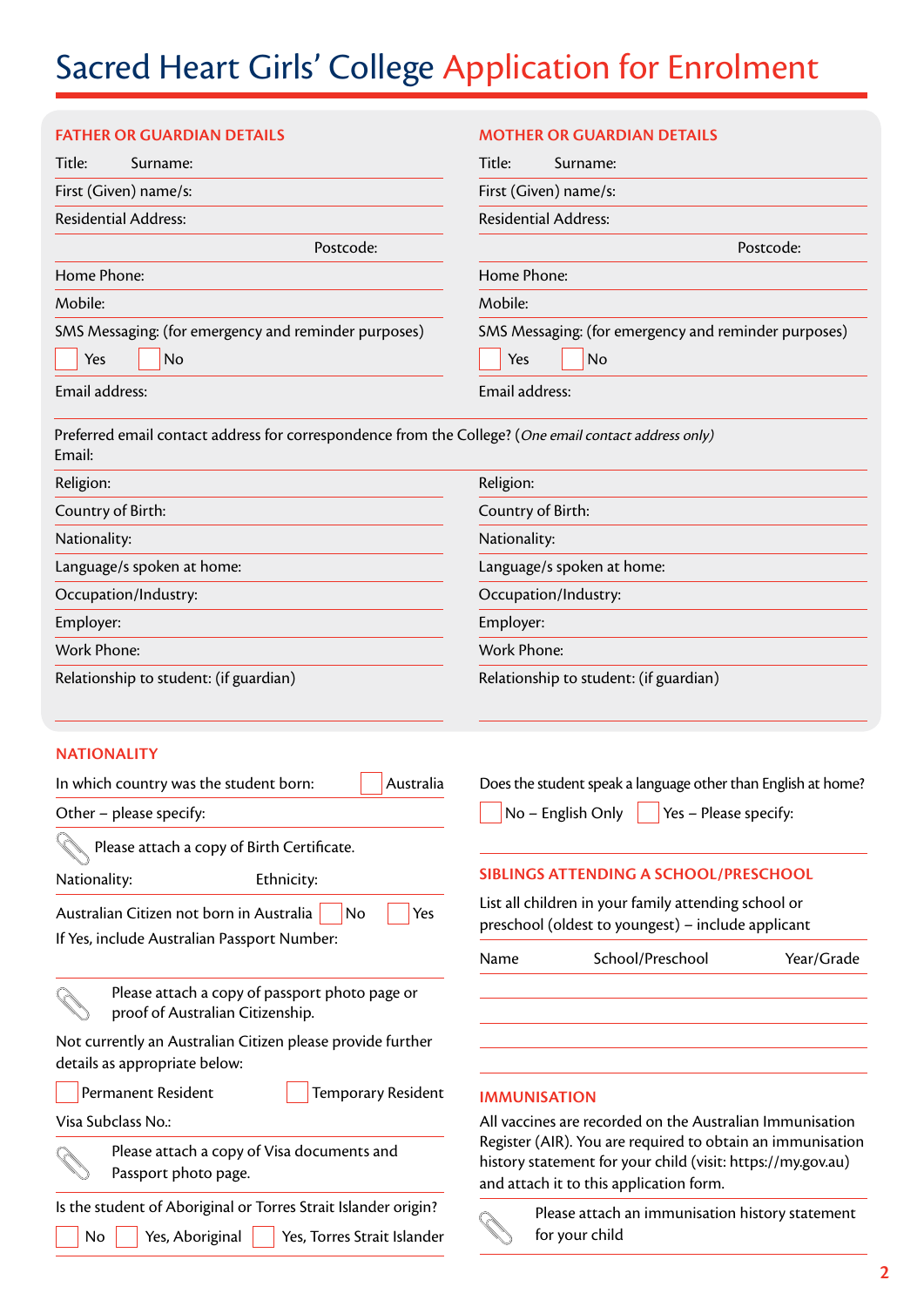### **STUDENT EDUCATIONAL AND HEALTH INFORMATION**

It is vitally important that the College is made aware of a student's individual circumstances that may impact upon their physical, functional, emotional or educational needs, particularly where the College is required to provide additional support to the student. In addition, it is essential that the College be informed of any changes to these needs if this application for enrolment is successful.

Does the student require any additional assistance with her learning?

No **Yes** If YES please provide details:

Does the student currently receive Government or Student With Disability (SWD) Funding?

No **Yes** If YES please provide details:

Please indicate if the student has any of the following:

| Autism (ASD)              | ADD/ADHD               |
|---------------------------|------------------------|
| <b>Behavioural Issues</b> | Vision Impairment      |
| Hearing Impairment        | <b>Special Needs</b>   |
| Language Disorder         | <b>Disability</b>      |
| Psychological Issues      | Other (please specify) |
|                           |                        |

If YES to any please provide supporting documentation.

Has the student been assessed by a speech therapist, occupational therapist, psychologist or other health professional?

| No.<br>Yes<br>If YES please provide details and attach the                                                                                                                                                                                                       | together with this Application for Enrolment form and<br>the non-refundable fee of \$220.                                                                   |
|------------------------------------------------------------------------------------------------------------------------------------------------------------------------------------------------------------------------------------------------------------------|-------------------------------------------------------------------------------------------------------------------------------------------------------------|
| relevant report to this application                                                                                                                                                                                                                              | <b>Birth Certificate</b><br><b>Baptism Certificate</b><br>(if applicable)                                                                                   |
| Does the student require any additional care due to<br>health issues?                                                                                                                                                                                            | Passport / Australian Residency / Visa details (if born overseas)<br>Immunisation history statement                                                         |
| If YES please provide details:<br>No.<br>Yes                                                                                                                                                                                                                     | <b>HOW DID YOU HEAR ABOUT SACRED HEART</b><br><b>GIRLS' COLLEGE?</b>                                                                                        |
| Custodial Arrangements/Court Orders: Are there any current<br>custodial arrangements/court orders relating to the student?<br>Yes If YES, copies of these, e.g. Parenting<br>No<br>Order, Parenting Plan, IVO or other<br>relevant court order must be provided. | Reputation<br>Primary school<br>Past student<br>Advertising<br>Local resident<br>Relation has attended<br>or is attending College<br>Other (please specify) |
| <b>PAYMENT DETAILS</b><br>Payment can be made by cheque (payable to Sacred Heart Girls' College) or credit card. This application form will only be<br>accepted if accompanied by payment of the \$220 (non-refundable) application fee.                         |                                                                                                                                                             |
| Please debit my<br>Visa Card number:<br>Mastercard                                                                                                                                                                                                               |                                                                                                                                                             |

## **PARENTAL COMMITMENT**

If the student is enrolled at Sacred Heart Girls' College, I/we:

- agree to adhere to all College Policies including regulations regarding uniform and behaviour
- will ensure student attendance and participation in compulsory College activities including sports days, outdoor education programmes and retreats
- will accept a personal commitment to attend the activities arranged by the College including parent/teacher contact
- agree to pay College fees and charges as each billing falls due and abide by variations to the fee structure adopted by the College Board until the student completes her education at the College and understand that failure to do so can jeopardise her ongoing enrolment at the College and may incur a late payment fee of up to \$200.00
- agree as parents/guardians, that each of us is 100% liable for the payment of fees and that the College may render invoices to either party or both parties, irrespective of who we nominate below, as the party responsible for the payment of fees
- acknowledge that the College may increase school fees each year due to anticipated changes in its underlying cost structure.

All parents/guardians must sign and date here unless one parent is sole custodian:

| Father/Guardian: | Date: |
|------------------|-------|
| Mother/Guardian: | Date: |
|                  |       |

#### **PAYMENT OF FEES**

Who will be responsible for the payment of the school fees and levies? Please tick one box.

|                                                           | Both Parents Mother Only Father Only |  |
|-----------------------------------------------------------|--------------------------------------|--|
| $\sqrt{\frac{1}{1}}$ Guardian $\sqrt{\frac{1}{1}}$ Other: |                                      |  |

## **APPLICATION FOR ENROLMENT – CHECKLIST**

Please provide copies of the following documents

|                 | <b>Birth Certificate</b>                                             |  | <b>Baptism Certificate</b><br>(if applicable) |  |  |  |  |
|-----------------|----------------------------------------------------------------------|--|-----------------------------------------------|--|--|--|--|
|                 | Passport / Australian Residency / Visa details (if born overseas)    |  |                                               |  |  |  |  |
|                 | Immunisation history statement                                       |  |                                               |  |  |  |  |
|                 | <b>HOW DID YOU HEAR ABOUT SACRED HEART</b><br><b>GIRLS' COLLEGE?</b> |  |                                               |  |  |  |  |
| ırrent<br>:1ent | Reputation                                                           |  | Primary school                                |  |  |  |  |
|                 | Dane neudowe                                                         |  | $A$ , decoration $\sim$                       |  |  |  |  |

| Name on card: \ | Card expiry date / | Signature: |  |
|-----------------|--------------------|------------|--|